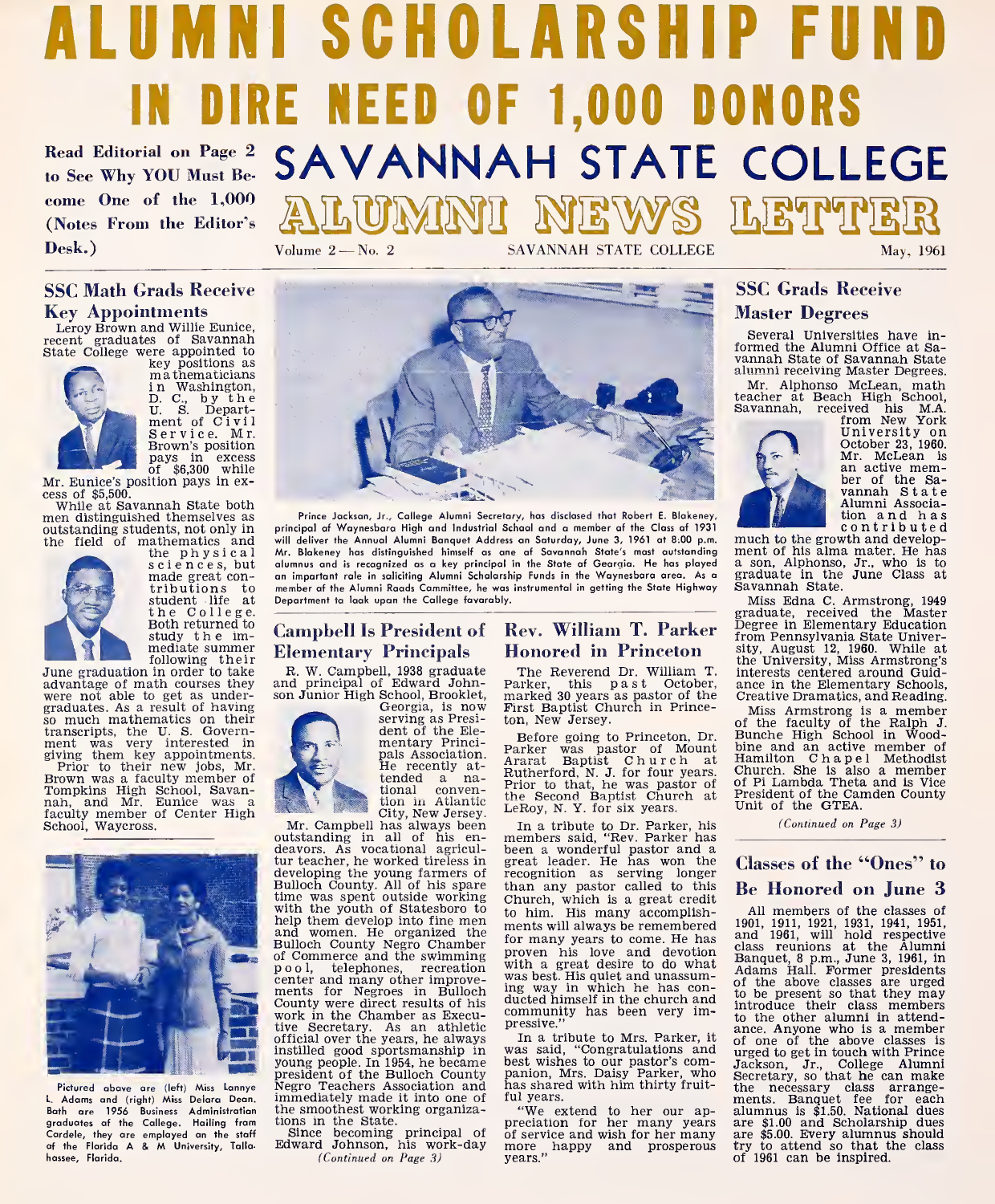The Savannah State Newsletter is published quarterly by Sa- vannah State College through the Office of Public Relations and Mamah State College through the Office of Public Relations and<br>Alumni Affairs. Payne President Prince Jackson, Jr., '49 President Prince Jackson, Jr., '49<br>Prince Jackson, Jr., '49 Associate Editor Mrs. Rosa Lee Boles, '58

Wilton C. Scott Technical Advisor

#### Notes From the Editor's Desk

# Alumni Scholarship Fund in Dire

Need of One Thousand Donors<br>In 1953-54 a group of Savannah State College graduates set out<br>to raise \$10,000 for scholarships at the College. The plan was simply<br>to get at least 1,000 graduates who loved and cared enough ab to raise \$10,000 for scholarships at the Colege. The plan was simply<br>to get at least 1,000 graduates who loved and cared enough about<br>the College to contribute \$10.00 each to the Alumni Scholarship<br>Fund. The plan was only

to participate. The rest of our scholarship funds have been given<br>by the white merchants and business men of Savannah. However,  $\frac{1}{2}$ <br>their contributions dropped significantly last year. After reading not<br>several lett

us must give.<br>Beginning with this issue of the Newsletter, names of persons who contribute will be published. If there is an alumni chapter in who contribute will be published. If there is an alumni chapter in your city, make your contribution through it. If not, make your check or money order payable to Alumni Scholarship Fund, and send it to Prince Jackson, J.r

THE ALUMNI SCHOLARSHIP FUND IS IN DIRE NEED OF 1,000 DONORS.

### List of Contributors ALUMNI SCHOLARSHIP FUND

#### (Beginning November, 1960)

| Dr. and Mrs. William T.                                                                                                                                                                                                        | \$25.00 | Mrs. Rosa Alice Warren<br>Mrs. Lillie S. Lewis | 5.00<br>5.00 | P<br>$\circ$ |
|--------------------------------------------------------------------------------------------------------------------------------------------------------------------------------------------------------------------------------|---------|------------------------------------------------|--------------|--------------|
| Mr. R. E. Blakeney  16.00                                                                                                                                                                                                      |         | Mrs. Gladys Clayton                            | 5.00         | -            |
| 1/Lt. Eunice Wright                                                                                                                                                                                                            | 10.50   | Mrs. Eldeen W. Roberts                         | 5.00         |              |
| Mr. Frank Blackshear                                                                                                                                                                                                           | 10.00   | Miss Nellie Williams                           | 5.00         |              |
| Mrs. Carolyn A. Roberts                                                                                                                                                                                                        | 10.00   | Mr. Leroy Brown                                | 5.00         |              |
| Mr. and Mrs. Robert                                                                                                                                                                                                            |         | Miss Inez Bacon                                | 5.00         |              |
| Deloach and the set of the set of the set of the set of the set of the set of the set of the set of the set of the set of the set of the set of the set of the set of the set of the set of the set of the set of the set of t | 10.00   | Mrs. Minnie S. Jones                           | 5.00         | $\Lambda$    |
| Mrs. R. B. Wright                                                                                                                                                                                                              | 10.00   | Mr. Willie Eunice                              | 6.00         |              |
| Mr. Augustus McArthur                                                                                                                                                                                                          | 6.00    | Mrs. Susan W. Berrien                          | 3.00         | A            |
| Mrs. Lillian Wright                                                                                                                                                                                                            | 5.00    | Mr. Arthur Williams                            | 2.50         | A            |
|                                                                                                                                                                                                                                |         | Mrs. W. H. Frizzelle                           | 2.00         | A            |
| Mr. James Nevels                                                                                                                                                                                                               | 5.00    | Mrs. Gladys Burney                             | 1.50         | €            |

#### Directory of National Alumni Officers

W. H. McBride, '49, President 284 Plaza Athens, Georgia Mrs. Josie B. Sessoms, '36, Vice President Athens, Georgia<br>rs. Josie B. Sessoms, '36,<br>Vice President<br>Tattnall County High &<br>\_ Industrial School Reidsville, Georgia<br>Mrs. Marie B. Martin, '46,

Recording Secretary<br>William James High School Statesboro, Georgia

Mrs. Esther S. Bryant, '59, Corresponding Secretary <sup>1017</sup> West 37th Street Savannah, Georgia **Prince Mitchell, '57, Treasurer<br>| Savannah State College<br>| Savannah, Georgia** 

- Prince Jackson, Jr., '49, Reporter Savannah State College Savannah, Georgia Rev. J. E. Bailey, '17, Chaplain 604 Waters Avenue
- Savannah, Georgia



Pictured above is Mrs. Helen McKenzie Jones of Byronville, Georgia. Since graduation in 1951, Mrs. Jones has proved her-Jones of Byronville, Georgic. Since gradu-<br>tion in 1951, Mrs. Jones has proved her<br>self to be the ideal alumna. She has kept<br>and attends the Homecoming games. She<br>not only pays her scholarship dues but d<br>goes out of her wa to do the same.

### SSC Player Named NAIA All-America



Redell Walton, 6'1" forward on Ted Wright's fabulous "Junior Five" was named Wright's fabulous "Junior Five" was named<br>to the third team of the NAIA All-America<br>Basketball team. Walton has scored more<br>than 2.200 points in three vears, Last vear than 2,200 points in three years. Last year he scored 854 points in 33 games for a 25.5 points per game average. He made 325 of 694 boskets for a 46.8 percentage ond 204 of 263 free throws for a 76.1 percentage. He can play any position and professional scouts like his potential as an outside man.

### Alumni in Macon Reorganize; Sutton Elected President

Realizing the need of a strong Alumni Chapter in Macon, the alumni in Bibb County recently met and elected W. J. Sutton president. In ac-



president. In ac- cepting the gavel, Mr. Sut-<br>ton pledged his<br>energies to build the chapter into the strongest in

The chapter recently invited<br>rince Jackson, Jr., College Prince Jackson, Jr., College Alumni Secretary, and Wilton C. Scott, College Director of Public Relations, to one of their regular meetings and the two college officials were surprised at the<br>"spirit" exhibited by the group,<br>After hearing separate addresses<br>by the College officials, a very<br>delightful repast was served. After hearing separate addresses<br>by the College officials, a very delightful repast was served.

Present at the meeting were:<br>Mrs. Lula Lewis, Mr. Allen Lewis, Mr. Emmett Denerson, Mr. and Mrs. Matthew Vinson, Mr. Willie J. Horton, Mr. Orell Webb, Mr. and Mrs. W. J. Sutton, and Mrs. O. R. Mabry.

### SSC Grad Doing Excellent Job in Florida<br>Mrs. Beatrice B. Robinson is

now employed as a teacher in



the Leon County, Florida School System. She is also enrolled as a graduate stu dent at Florida Agriculture and Mechanical Uni-versity, Tallahassee, Florida.<br>
Recently she<br>
was initiated in-<br>
to the Kappa Delta Pi, National

Society in Education, Theta Iota<br>Chapter, Tallahassee, Florida.

She previously worked as <sup>a</sup> Home Economics Teacher for ten years at E. O. Douglas High School, Sebring, Florida.

### SAVANNAH STATE COLLEGE Directory of Alumni Chapters

Albany, Georgia Athens, Georgia Atlanta, Georgia Augusta, Georgia Claxton, Georgia Columbus, Georgia Dublin, Georgia Griffin, Georgia Homerville, Georgia Jesup, Georgia Macon, Georgia Madison, Georgia Mcintosh, Georgia Reidsville, Georgia Sandersville, Georgia Savannah, Georgia Statesboro, Georgia Valdosta, Georgia Washington, D. C. Waynesboro, Georgia

Mr. Benjamin Graham '55 *– A*<br>Mr. Willie H. McBridge '49 – 2<br>Mr. Arthur Richardson '40 – S<br>Mr. Prince Wynn '57 – 5 Mr. Charles L. Bailey '53 Mr. Charles DuVaul '26 Mr. Timothy Ryals '54 Mr. L. L. Banks '43 Mr. E. T. Whitaker '37 Mr. Arthur Williams '49 Mr. W. J. Sutton '48 Mr. Robert Jackson '55 Mr. Samuel Smith '48 Mrs. Josie Sessoms '36 Mr. Eddie Scott '51 Mr. James Luten '38 Mrs. Etheleen Talbert '48 Mr. Isaiah Isom '58 Mr. James O. Thomas '56 Mr. R. E. Blakeney '31

Albany State College 248 Plaza Samuel Archer High 526Gwinnett Street Ext. 7 Long Street Spencer High School Oconee High School 502 N. Sixth Street Homerville High & Elem. Wayne Co. Training School 1601 Anthony Road Pearl Street High School Liberty High School Reidsville High & Industrial T. J. Elder High School Sophronia Tompkins High 2 Carver Street Pinevaie High School 3518 21st St., S.E., Apt. 103 Waynesboro High & Ind.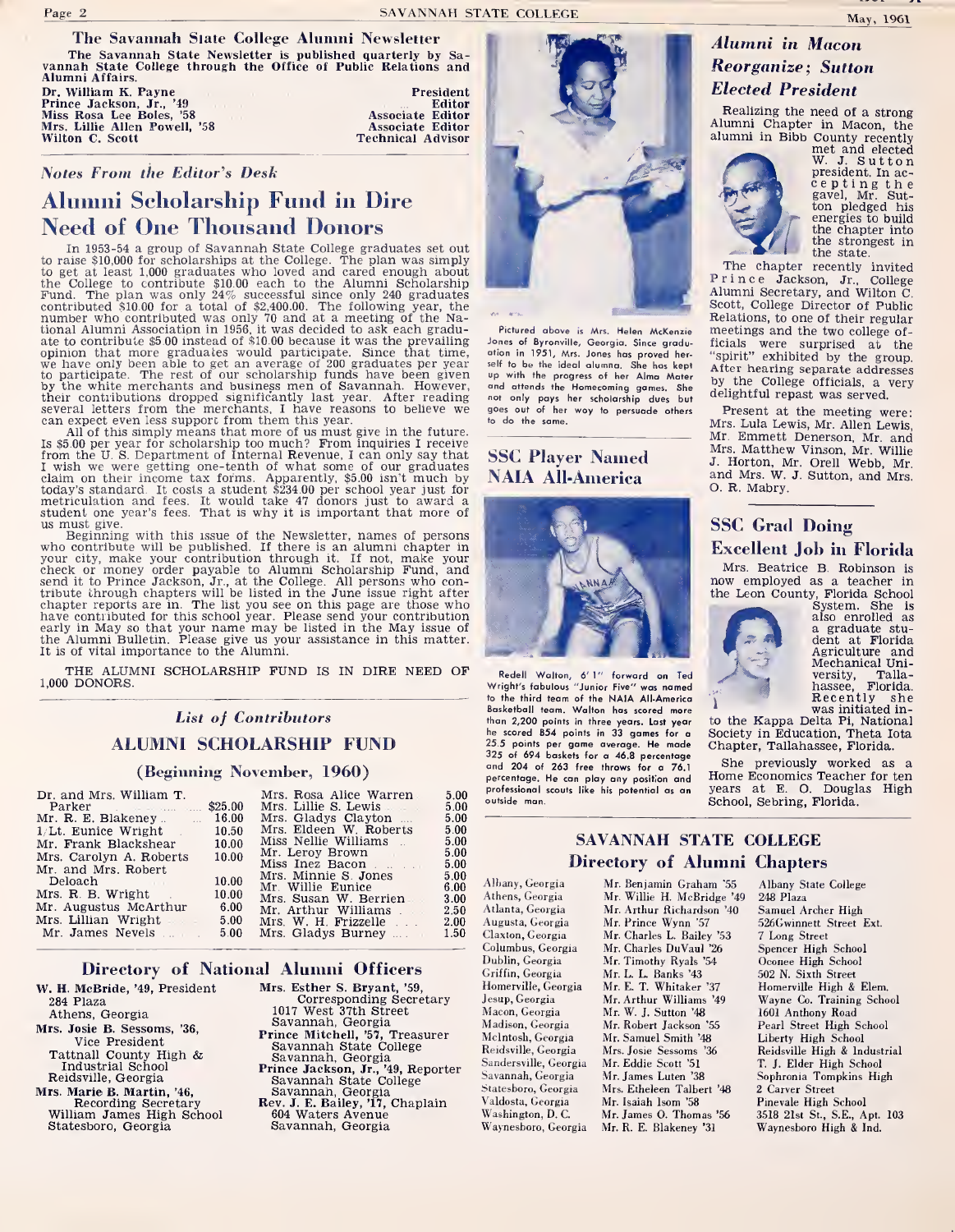

Pictured above ore some of the SSC Alumni who watched the Tigers make history by defeating Benedict College to win the NAIA District 27 Championship for the second consecutive year. The Tigers earned admission to the finals by defeating Morris Browri the preceding night. The games were played in Morehouse Gymnasium in Atlanta.

### Statesboro Alumni News

The Statesboro Chapter of the OI<br>Savannah State College National Pa<br>Alumni Association has been Savery active during the year. Mrs. Etheleen Tolbert, president, has elected to serve as the first presi-<br>had fine cooperation in carrying dent. He immediately set up<br>out her broad program

out her broad program. <sup>A</sup> "Stay At Home Tea" has been planned and according to the committee, Mesdames Mabel Gert paintiete, Mesdames Mabel<br>Garbett, Gertrude Everett, Julia be<br>F. Biyant, and Vester B. Glivet, program should be a smash-<br>line program should be a smash-<br>ling success.

ing success.<br>The keynote in the Chapter's Discusses, however, has been in the G<br>individual efforts put forth by M The keynote in the Chapter's Distribution in the Grandwin in getting in during out of the members. Mrs. Grace Sim- Frankie mons has been more than dutiful Minimum getting out the programs. Mrs. Frankie Stevens and Mrs. Jet Pearl Bellinger have done a Jou<br>wonderful job in providing the M<br>music for the meetings. Mrs. Pa<br>Geraldine Campbell has been ideal in handling the programs and Mrs. Mary Jackson has been

a great Secretary.<br>Mrs. Pearl Bellinger was in M<br>charge of the choral students in D<br>Lyons, Georgia.<br>Mrs. Pricilla Tremble is on the M<br>Mrs. Pricilla Tremble is on the Resolutions Committee of the in

Bulloch County Teachers Associ-

ation. Mr. Crawford Talbert was a Melegate to the GTEA State meeting in Atlanta.<br>Behind the alumni in Bulloch County and pushing hard in Bulloch County and pushing hard in the central background is Mrs. Marie Martin,  $\frac{1$ County and pushing hard in the<br>background is Mrs. Marie Martin,<br>Jeanes Supervisor. In every endeavor, she has been the power-house. This alone has been re sponsible for much of the  $\frac{1}{2}$ <br>Chapter's success. Mrs. Martin gr<br>is also serving as secretary of Te<br>the Savannah State College Na-

tional Alumni Association.<br>The most widely known mem-<br>ber of the chapter, John Lawton, president of the Georgia Teach-<br>ers and Education Association, president of the Georgia Teach-<br>
ers and Education Association, She was recipient of the<br>
ersided in a most forceful Southern Foundation Jeanes<br>
manner at the recent State Teacher Award in 1955 for 20<br>
meeting in Atlanta. possible successor of Mr. L. H. Pitts, Executive Secretary. The hostesses for the May

### Sandersville Alumni Organize Chapter

Under the dynamic leadership of Eddie Scott, Assistant Princi-Under the dynamic leadership<br>of Eddie Scott, Assistant Princi-<br>pal of T. J. Elder High School in glad<br>Sandersville, a chapter was Jr. Sandersville, a chapter was<br>organized and Mr. Scott was elected to serve as the first presi dent. He immediately set up committees to get a strong pro-<br>gram for the chapter. Members me<br>of the chapter are: Miss Juanita 196<br>Baker, Mrs. Elizabeth Braddy, to<br>Mrs. Frankie Brown, Miss Sarah nai<br>me Tavitaw, Miss Danine Ceatien, Cli.<br>Mr. Jack Danie Mrs. Rosa Davis, Mrs. Sallie B.<br>Dawson, Mrs. Martha Dean, Rev. Pr.<br>Gilbert Dean, Mr. John Demons, Ro<br>Mrs. Julia Flournay, Mr. James An<br>Freeman, Mrs. M. S. Gardy, Mrs. Katie<br>Mary J. Hall, Mrs. Katie Hood, M. Mr. David Hooks, Mrs. Janie <sub>Mr</sub><br>Jackson, Mrs. Thomasine <sub>me</sub> Joradan,, Mrs. Eloise F. Major,<br>Mrs. A. W. Pace, Mrs. Mary E. Al<br>Parker, Mrs. E. K. Pinkston, Mrs.<br>Celia Reeves, Mrs. Willie M. we<br>Rhodes, Mr. Lemuel Robinson, pr Celia Reeves, Mrs. Willie M. was moving forward with its<br>Rhodes, Mr. Lemuel Robinson, program and looking forward to<br>Mrs.Gwendolyn-Seals,Miss-Doris more alumni joining from the Session, Mr. Eddie Scott, Mrs. F. M. Stapleton, Mrs. Mary Sutton, Mrs. Annie J. Swint, Mrs. Dorothy L. Thomas, Mrs. Middel Wilcher, Mr. Virgel Wilcher, Mr. Virgel Wilcher, Mr. Virgel Wilcher, Mr. B. Well-<br>Mr. Virgel Wilcher, Mrs. B. Well-<br>ington, Mr. Elmus Williams and Mrs. Mary Willis.

#### Mrs. Julia P. Bryant Receives Citation

Mrs. Julia P. Bryant was re cently cited for outstanding contributions and services rendered Den<br>School, Statesboro, Georgia. See<br>School, Statesboro, Georgia Con-<br>Previously, Mrs. Bryant received<br>areation from the Georgia Con-<br>gress of Colored Parents and lian<br>Teachers after servin as Treasurer and Vice President of the State organization. She has also served as President of<br>the Statesboro District. She is a  $\,$  sl life member of the organization. CB<br>She was recipient of the Southern Foundation Jeanes<br>Southern Foundation Jeanes<br>Teacher Award in 1955 for 20 years of service.

meeting are Mrs. Ruby Reeves, Aluminum Mrs. Annie Mae Millen, and Miss the N<br>Frances Tremble. Frances Tremble.



Pictured above ore some of the Savonnah Stote College Alumni who attended the SEAC Tourney in Albony. Sovonnoh State scored more thon 235 points, in smoshing<br>Albany Stote College ond Marris College of Sumter, South Carolino, to win the SEAC crown for the third consecutive year.

### Alumni in Griffin Organize Chapter

The Alumni in Griffin, Geor-gia, met with Prince Jackson, Jr., College Alumni Secretary, late in 1960 at the home of Mr. Ernest Spikes and discussed the Ernest Spikes and discussed the job.<br>possibility of an alumni chapter H in Griffin. As a result of this meeting, the group met early in 1961 and added a new chapter to the growing roster of Savan- nah State College Alumni

Cliaplcio. The following officers were elected: Mr. Lewis L. Banks, President; Mrs. Thelma J. Rqundtree, Vice President; Mrs. Anna S. Johnson, Secretary; Mr. Ernest Spikes, Treasurer; Mrs.<br>M. L. Lemons, Chaplain; and Mrs. J. R. Spikes, Pianist. Other members are Miss Annie Gay, Mrs. Hilda E. Willis, and Mr. Alvin Willis.

members are Miss Annie Gay,<br>Mrs. Hilda E. Willis, and Mr.<br>At this writing the Chapter<br>was moving forward with its<br>program and looking forward to J<br>more alumni joining from the ay more alumni joining from the<br>Griffin area.

### D. C. Chapter Holds Election

The Washington, D. C, Chapter of the Savannah State College National Alumni Association<br>recently held its annual election recently held its annual election in<sub>l</sub><br>and the following slate was W: elected to the Chapter: Mr. M<br>James O. Thomas, Jr., President; St<br>Dr. Julius Gooden, Vice Presi- M<br>dent; Mrs. Eloise E. Alston,<br>Secretary; Mrs. Velma R. Zeigler, Al Dr. Julius Gooden, Vice Tresil<br>Ment; Mrs. Wilse E. Alston, P<br>Secretary; Mrs. Velma R. Zelgler, Ale<br>Masistant Secretary; Mr. Loring M.<br>Washington, Treasurer; Mr. Wil- Bo<br>Liaison Officer; Mr. Ellis (Liaison, Dirichions Offic

This slate represents the same slate of officers for last year ex cept in the Offices of Secretary and Public Relations.

Earlier this year, Mr. Loring<br>Washington, Treasurer of the de<br>Chapter, sent a check in the Pr<br>amount of \$75 to the National Alumni Association to be used in lis the National Defense Loan Pro-

### Campbell Is President

(Continued from Page 1) hours have increased. His devotion to education for Negro Youth is so strong that every spare moment is taken up read-<br>ing and studying for "better ing and studying for "better ways to do <sup>a</sup> bigger and better

job." He received the master's de-gree from Temple University. The world needs more R. W. Campbells.

#### SSC Crade Receive (Continued from Page 1)

Miss M <sup>a</sup> <sup>1</sup> <sup>s</sup> <sup>e</sup> <sup>n</sup> <sup>i</sup> <sup>a</sup> Armstrong, Jeanes Supervisor of Jasper Put- nam Counties



and a member<br>of the 1956 Class<br>received the<br>M.A. degree in<br>Education from<br>Atlanta Univer-<br>sity this past

Jeanes Supervisor, she was awarded a scholarship by the Southern Education Foundation, Inc. to become a Georgia Jeanes Supervisor. Recently, she has taken the first steps toward or- ganizing an Alumni Chapter in the Monticello and Eatonton area.

According to records mailed in by alumni recently, the follow ing alumni received degrees dur-<br>ing 1960: Tuskegee Institute:<br>Walter J. Sutton, Macon, M.Ed.;<br>Mrs. Alma H. In the Vann,<br>Mrs. Alma H. In the Vann,<br>Mers. Sutes, Blackshear, M.A.<br>Mew York University: Mrs.<br>Alethia M. Turner,

M.A.. Atlanta University: Mrs. Eddye Annie Kate Maddox, Climax,<br>M.A., Mlanta University Mrs. Eddye<br>L. Jones, Atlanta, M.A.; Mrs.<br>Susie M. Smith, New York, M.S.;<br>Miss Daisy G. Fraser, Savannah,<br>M.A.; Samuel A. Gill, Savannah,<br>M.A.;

(Note: Graduates who received degrees recently should inform Prince Jackson, Jr., College Alumni Secretary, so he can publish it in the May issue of the Alumni Bulletin. <sup>A</sup> small glossy photograph should also be sent.)